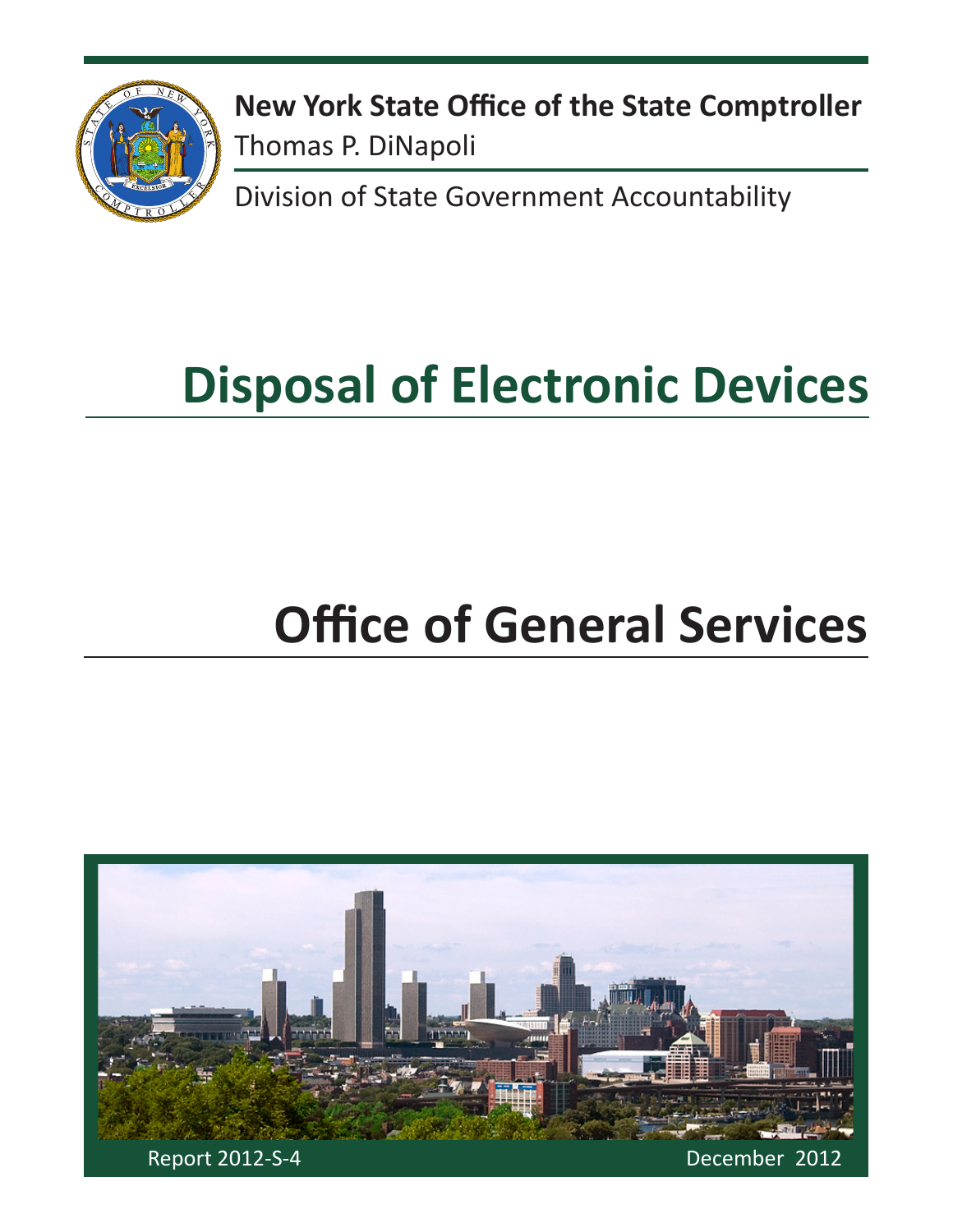## **Executive Summary**

#### **Purpose**

To determine if electronic devices being surplused through the Office of General Services (OGS) are permanently cleaned of all data, which may include personal, private and sensitive information, and whether State entities using this service have developed formal processes to minimize the risk of disclosure of information when disposing of devices storing this type of information. The audit covers the period of January 1, 2012 through March 26, 2012.

#### **Background**

The New York State Office of Cyber Security's Policy requires all State entities to establish formal processes to address the risk that information may be improperly disclosed. One way information can be compromised is through careless disposal of electronic equipment. Agencies can dispose of electronic devices on their own; however OGS' Surplus Unit disposes of them for many State agencies. Agencies are required to remove all information prior to disposal and, if sending them to OGS, to certify in writing that the devices no longer contain any information. OGS' Surplus Unit does not accept any responsibility for clearing the data from these devices. However, OGS' Information Resource Management (IRM) bureau provides information technology support for some State agencies. In these cases, IRM is responsible for removing information from the devices prior to making them available to the Surplus Unit. At the time of our audit, the Surplus Unit had 429 electronic devices in its possession for disposal.

## **Key Findings**

- OGS IRM was responsible for removing information from 25 of the devices on hand, which had been previously assigned to the Division of Veterans Affairs. Of these, three did not have information completely removed (12 percent). One of the three devices still had sensitive information on a hard drive, including multiple social security numbers, medical records and confidential human resource information.
- Through physical inspection and the use of forensic software, we determined the other agencies had used various means to properly eliminate all information from their devices, in some cases by physically removing the hard drives.

## **Key Recommendation**

Work with the Office of Cyber Security to better safeguard information by requiring hard drives to be removed from all electronic devices prior to sale to the public.

#### **Other Related Audits/Reports of Interest**

[Office for the Aging: Disposal of Electronic Devices \(2012-S-39\)](http://osc.state.ny.us/audits/allaudits/093013/12s39.pdf)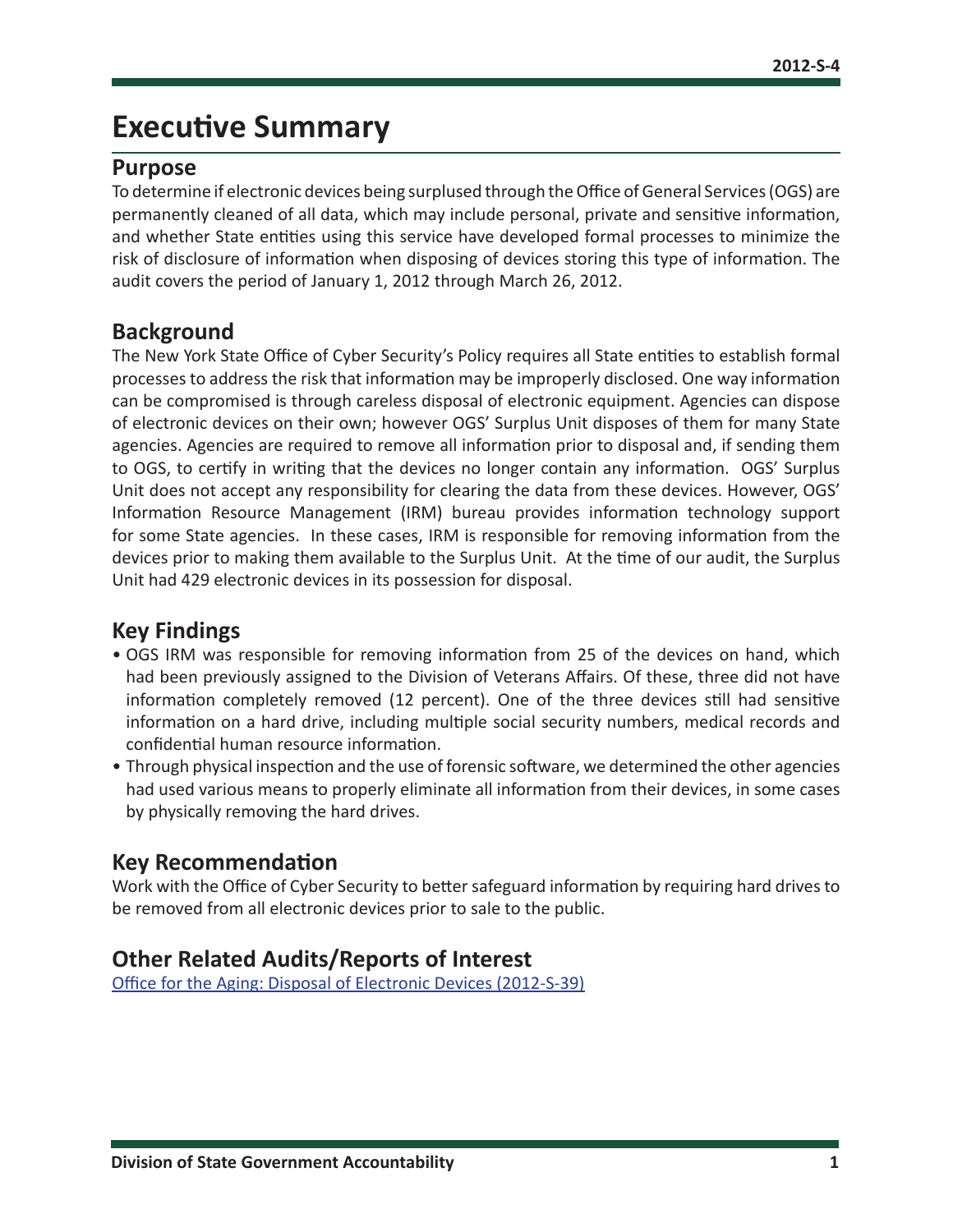## **New York State Office of the State Comptroller**

#### **Division of State Government Accountability**

December 6, 2012

RoAnn M. Destito Commissioner Office of General Services Corning Tower, 41st Floor Empire State Plaza Albany, New York 12242

Dear Commissioner Destito:

The Office of the State Comptroller is committed to helping State agencies, public authorities and local government agencies manage government resources efficiently and effectively and, by so doing, providing accountability for tax dollars spent to support government operations. The Comptroller oversees the fiscal affairs of State agencies, public authorities and local government agencies, as well as their compliance with relevant statutes and their observance of good business practices. This fiscal oversight is accomplished, in part, through our audits, which identify opportunities for improving operations. Audits can also identify strategies for reducing costs and strengthening controls that are intended to safeguard assets.

Following is a report of our audit entitled *Disposal of Electronic Devices*. This audit was performed according to the State Comptroller's authority under Article V, Section 1 of the State Constitution and Article II, Section 8 of the State Finance Law.

This audit's results and recommendations are resources for you to use in effectively managing your operations and in meeting the expectations of taxpayers. If you have any questions about this report, please feel free to contact us.

Respectfully submitted*,*

*Office of the State Comptroller Division of State Government Accountability*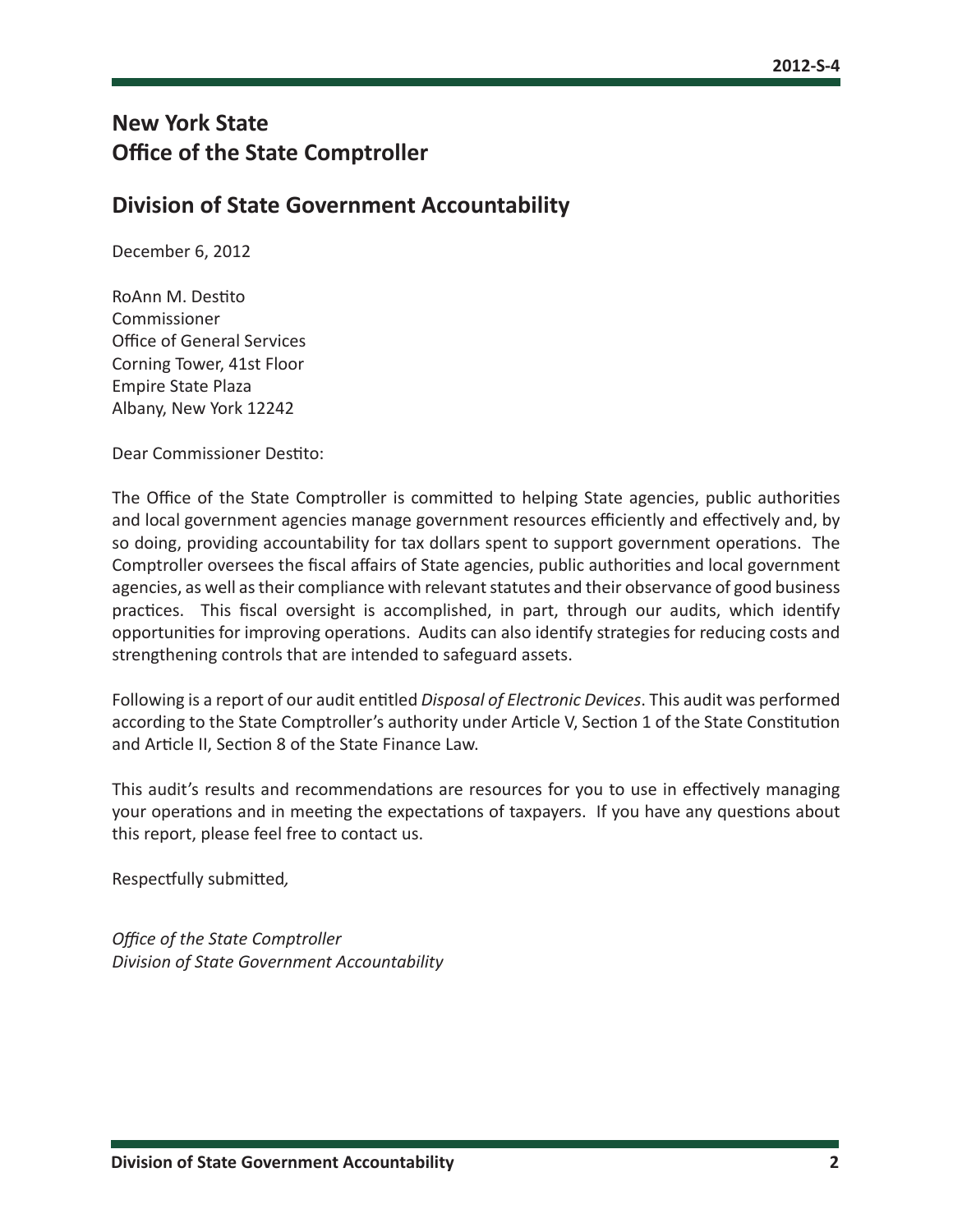## **Table of Contents**

| <b>Background</b>                        | 4 |
|------------------------------------------|---|
| <b>Audit Findings and Recommendation</b> | 5 |
| <b>Removal of Information</b>            | 5 |
| Recommendation                           | 6 |
| Audit Scope and Methodology              | 6 |
| Authority                                |   |
| <b>Reporting Requirements</b>            |   |
| Contributors to This Report              | 8 |
| <b>Agency Comments</b>                   | 9 |

**State Government Accountability Contact Information: Audit Director:** John Buyce **Phone:** (518) 474-3271 **Email:** [StateGovernmentAccountability@osc.state.ny.us](mailto:StateGovernmentAccountability%40osc.state.ny.us?subject=) **Address:** Office of the State Comptroller Division of State Government Accountability 110 State Street, 11th Floor Albany, NY 12236 This report is also available on our website at: [www.osc.state.ny.us](http://www.osc.state.ny.us)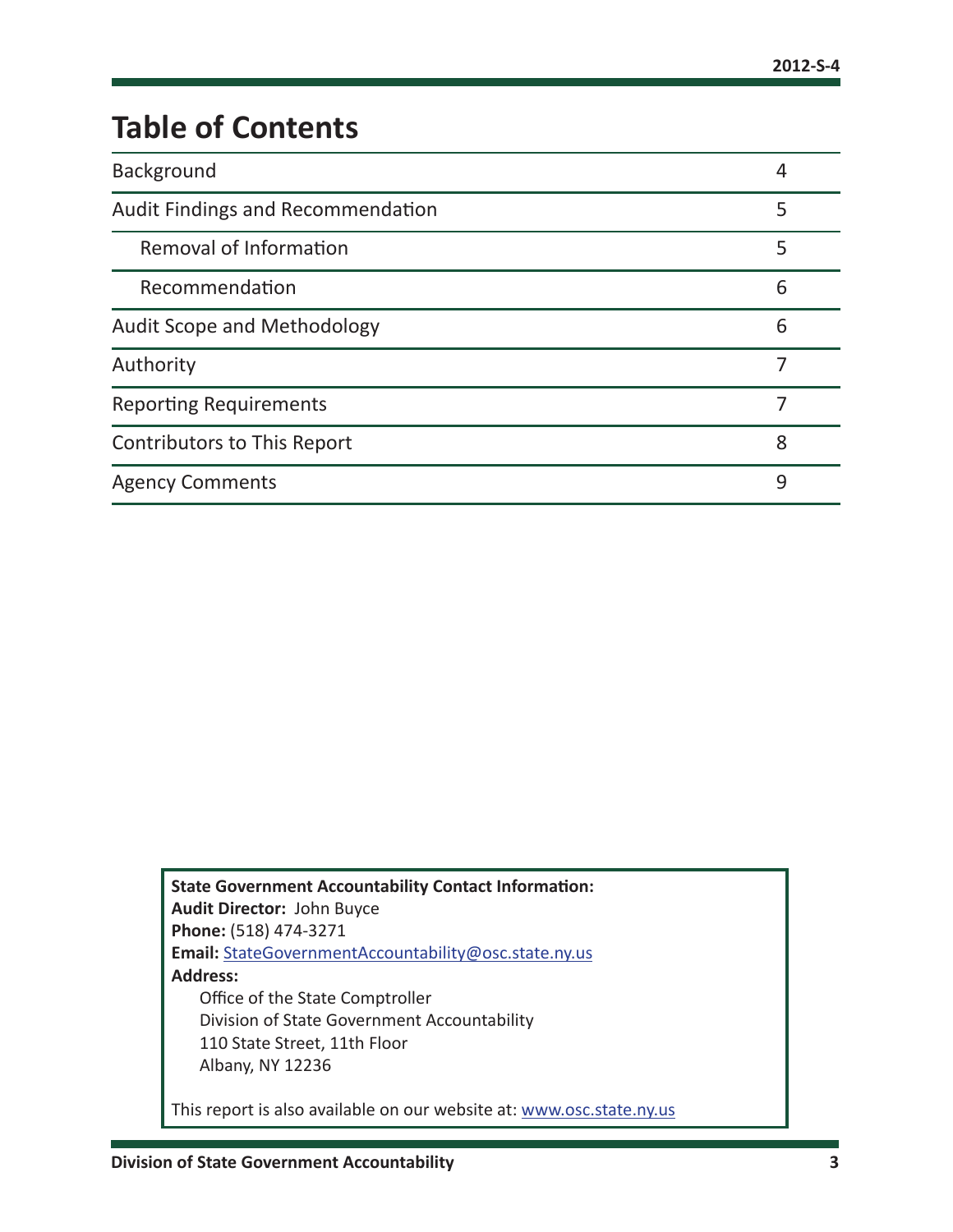## <span id="page-4-0"></span>**Background**

The New York State Office of Cyber Security's Policy requires all State entities to establish formal processes to address the risk that personal, private or sensitive information may be improperly disclosed. Information can be compromised through careless disposal or re-use of electronic devices. As a result, all data should be removed. Personal computers, tablets and smart phones pose a particular concern because they can easily be returned to the manufacturer or sold to the public while still containing information. Therefore, the policy requires that all hard drives and other memory components in these devices be securely overwritten or physically destroyed.

Standards for safeguarding sensitive information also exist by industry. For example, because of loan servicing activities, some schools are subject to the Federal Gramm-Leach-Bliley Act, which focuses on personal financial information. Agencies with access to individuals' medical history and information must meet strict requirements established by the Health Insurance Portability and Accountability Act.

Agencies can dispose of electronic devices on their own. However, the Office of General Services' (OGS) Surplus Unit disposes of surplus electronic devices for many State agencies. The Surplus Unit does not assume responsibility for removing information from electronic devices or testing devices to ensure information has been removed. Instead, it requires each agency to remove all information and to certify, in writing, that they have done so prior to sending an item for disposal. In some cases, OGS' Information Resource Management (IRM) bureau provides shared administrative support services for State agencies, such as human resources or information technology services. This is known as "hosting." Only when IRM is responsible for providing information technology support services is OGS responsible for the removal of data from devices prior to disposal.

Once received, the Surplus Unit will offer electronic devices for reuse to State agencies and public authorities, then to municipalities and then to school districts. If the items are not transferred to these entities, the Surplus Unit will make them available for sale to the public.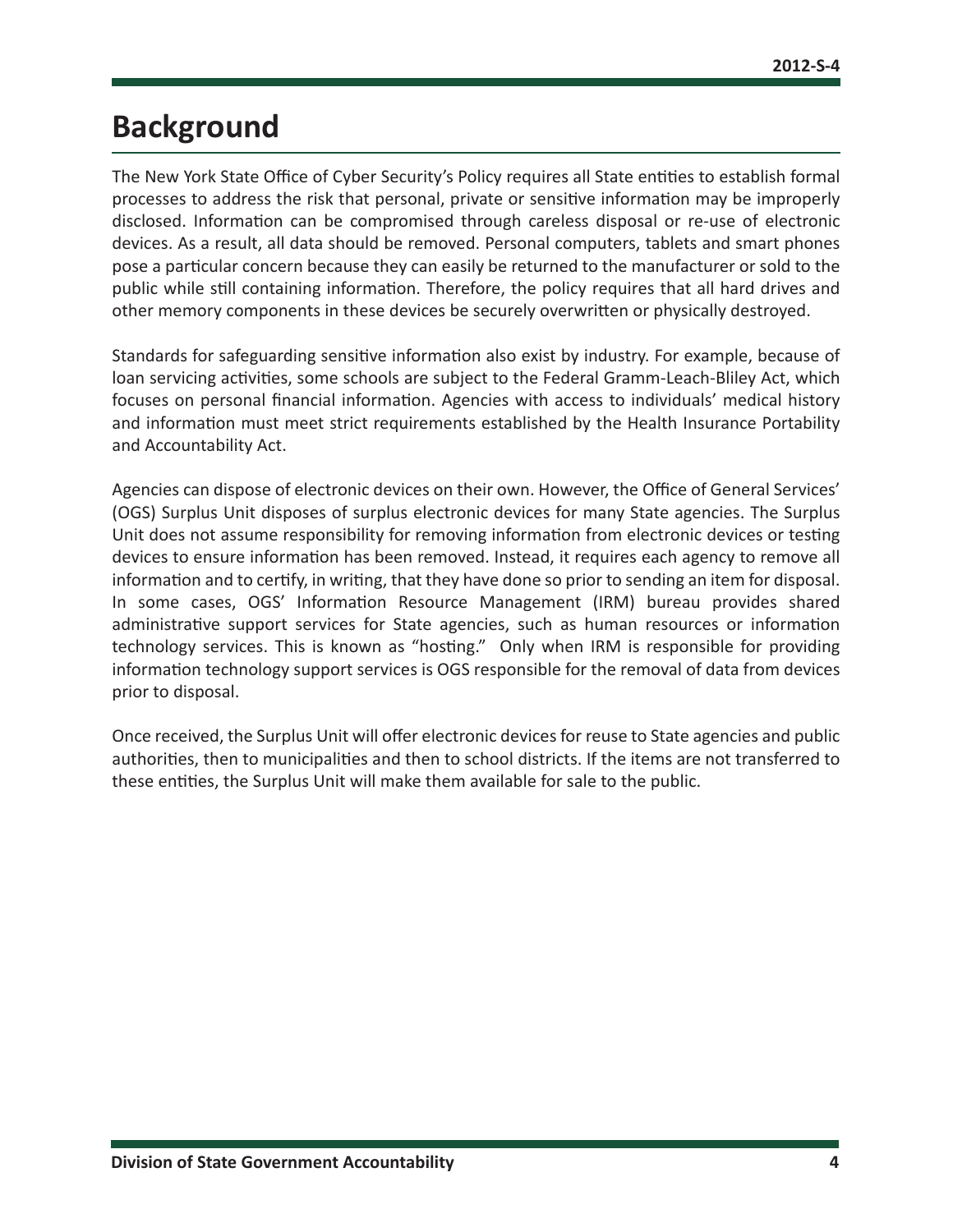## <span id="page-5-0"></span>**Audit Findings and Recommendation**

## **Removal of Information**

We examined OGS' compliance with procedures designed to protect against improper disclosure of information for 429 electronic devices that the Surplus Unit had in its possession and available for disposal at the time of our field visits in February and March 2012. These devices had been transferred to OGS by five State agencies and one public authority. OGS had agency certifications on hand for all 429 devices indicating that all information had been removed. (OGS also had another 14 computers in its physical possession that had been transferred from the State University of New York at Albany. Because the University also had another 22 computers ready for disposal that had not been physically transferred to OGS, we excluded these devices from the scope of this audit and opted instead to examine and report on these 36 computers separately.)

Twenty-five of the devices on hand came from the Division of Veterans Affairs; an agency for which OGS provides information technology services through a hosting arrangement. OGS' IRM staff was therefore responsible for ensuring that information was properly removed from these 25 devices. We found three of these devices had not been properly cleansed, even though OGS records indicated all information had been removed from each unit. One of these devices contained sensitive information related to individual veterans that was easily viewed by our auditors including names, addresses, social security numbers and, in some cases, medical records. The file structures had been removed from the hard drives in the two other devices; however each still contained data. The data had not been overwritten or erased, but was generally not retrievable.

We reviewed IRM's process for preparing equipment for surplus and found it to be appropriate, if followed. IRM can process up to three computers at one time using appropriate software that overwrites the entire contents of each hard drive multiple times making any files unusable. Each computer is then logged as being wiped clean. IRM management determined that the problems we uncovered occurred due to simple human error, in one case when a technician mistakenly missed a secondary hard drive during the wiping process. They indicated that a computer with a secondary hard drive is rare in OGS' environment. Management acted quickly to address the error by reminding all staff of the importance of completeness and accuracy, and indicated they will consider adding an additional step to their process to require independent verification.

For the other 404 devices on hand, we examined the certifications submitted to OGS by the agencies and then tested compliance through physical inspection and the application of forensic software capable of recovering hidden data. Our tests did not identify additional problems, but showed that the five entities had used a variety of processes to protect their data, as follows:

- The Commission on Public Integrity had transferred six Blackberries and one cell phone for disposal, all of which had been reset to factory standards.
- The Hudson River Valley Greenway Commission had also reset its two Blackberries to factory standards.
- The Executive Chamber used appropriate software to remove the file structure and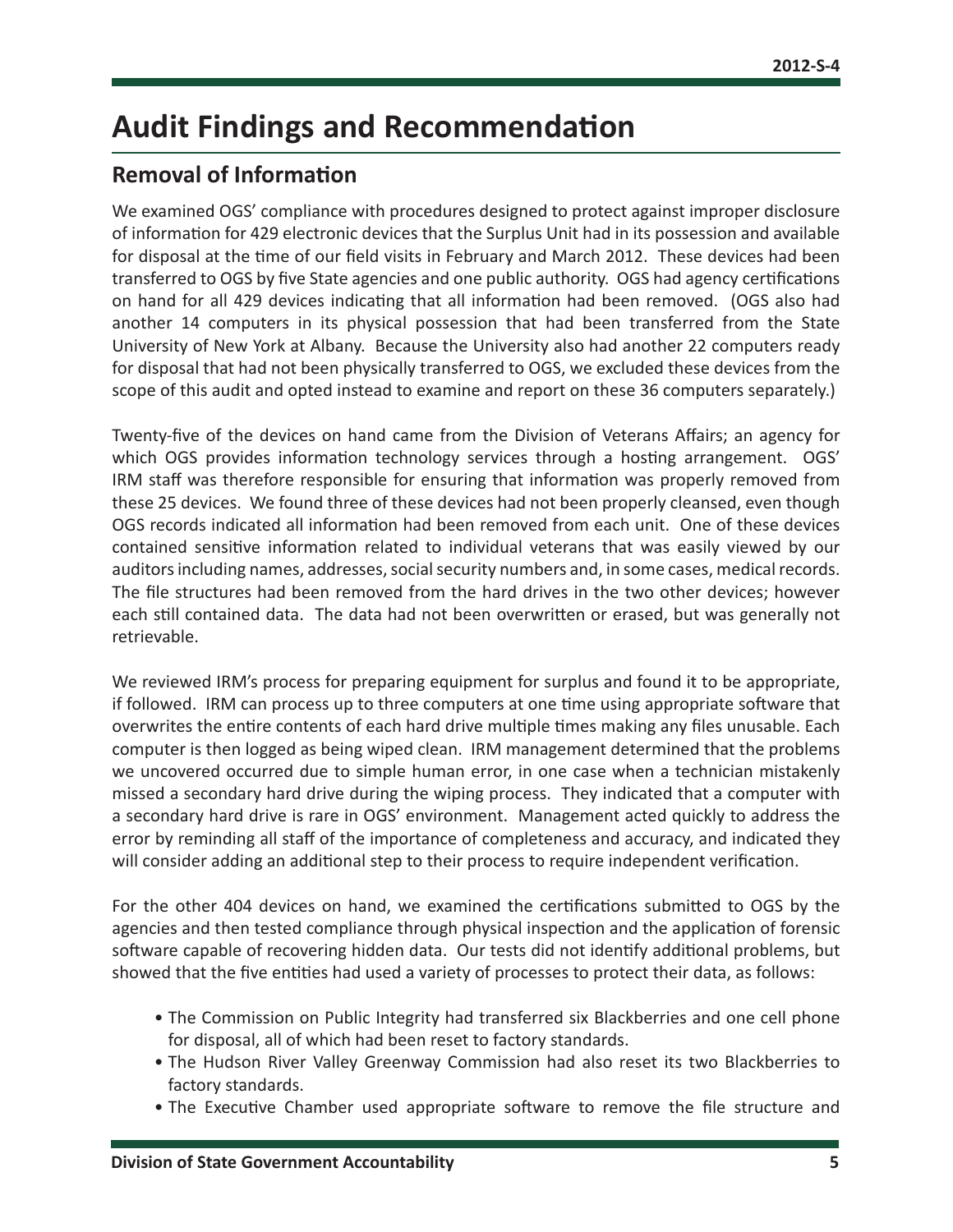<span id="page-6-0"></span>encrypt any residual data on the 243 computers it transferred.

- The Department of Homeland Security and Emergency Services certified that it had removed the hard drives from the 148 devices it transferred, and would destroy these devices separately.
- The Adirondack Park Agency also removed the hard drives from the four electronic devices it transferred to OGS.

Properly applied, each of these methods provides assurance that information will not be improperly disclosed. However, this assurance is not absolute. As the computer from Veterans Affairs shows, there is always a risk that errors may occur. Removing and destroying a hard drive appears to be the most reliable way of limiting this risk. In light of the potential impact of improper disclosures, at a minimum, we believe this should be done before devices are offered for sale to the public.

#### **Recommendation**

1. Work with the Office of Cyber Security to better safeguard information by requiring hard drives to be removed from all electronic devices prior to sale to the public.

(In responding to our draft report, OGS officials agreed that the risk of releasing private information outweighs the extra expense that a purchaser may incur to replace a hard drive and announced their plans to immediately begin removing hard drives from surplus devices.)

## **Audit Scope and Methodology**

The objectives of our audit were to determine if electronic devices being surplused through OGS are permanently cleaned of all data, which may include personal, private and sensitive information, and whether State entities using this service have developed formal processes to minimize the risk of disclosure of information when disposing of devices storing this type of information. The audit covers the period of January 1, 2012 through March 26, 2012.

To accomplish our audit objectives, we reviewed relevant industry standards, State laws and agency policies and procedures. We also interviewed representatives of OGS, and other State agencies that had surplus equipment at the time of our audit, to review their policies regarding their disposal of electronic devices. We physically examined the electronic devices on hand at the Surplus Unit. Using forensic software, we examined the contents of electronic media contained in these devices while taking steps to ensure that the actual data was unaffected by our testing. For the one hard drive that we found had readable files, we reviewed and analyzed the data to determine whether it contained sensitive information. In some cases, we were able to limit our testing based on our observations and the results of our forensic software tests.

We conducted our performance audit in accordance with generally accepted government auditing standards. Those standards require that we plan and perform the audit to obtain sufficient, appropriate evidence to provide a reasonable basis for our findings and conclusions based on our audit objectives. We believe that the evidence obtained provides a reasonable basis for our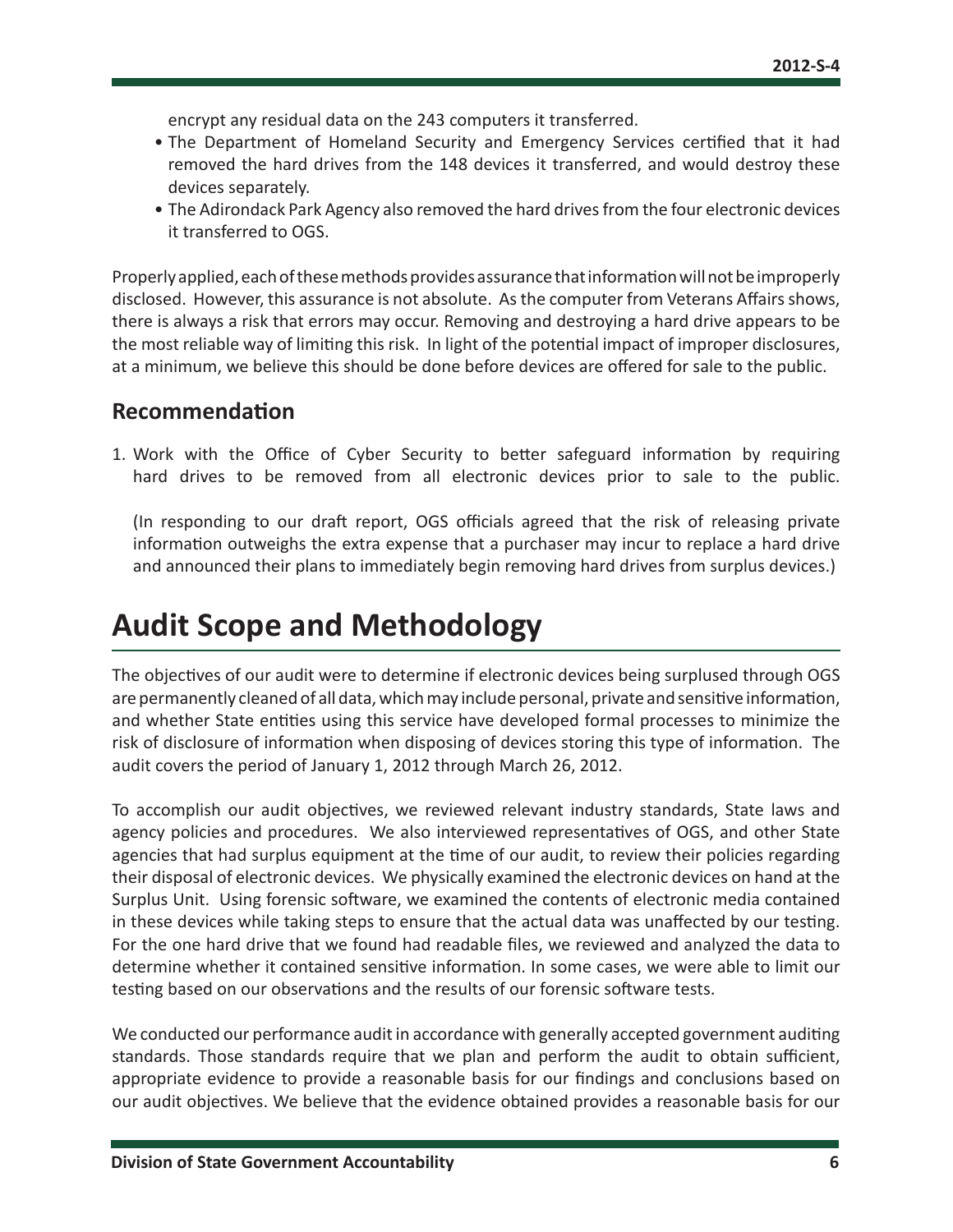<span id="page-7-0"></span>findings and conclusions based on our audit objectives.

In addition to being the State Auditor, the Comptroller performs certain other constitutionally and statutorily mandated duties as the chief fiscal officer of New York State. These include operating the State's accounting system; preparing the State's financial statements; and approving State contracts, refunds, and other payments. In addition, the Comptroller appoints members to certain boards, commissions and public authorities, some of whom have minority voting rights. These duties may be considered management functions for purposes of evaluating organizational independence under generally accepted government auditing standards. In our opinion, these functions do not affect our ability to conduct independent audits of program performance.

## **Authority**

This audit was done according to the State Comptroller's authority as set forth in Article V, Section 1 of the State Constitution and Article II, Section 8 of the State Finance Law.

## **Reporting Requirements**

A draft copy of this report was provided to Office of General Services officials for their review and comment. Their comments, which were in general agreement with our findings, were considered in preparing this report and are attached in their entirety at the end of this report.

Within 90 days of the final release of this report, as required by Section 170 of the Executive Law, the Commissioner of the Office of General Services shall report to the Governor, the State Comptroller, and the leaders of the Legislature and fiscal committees, advising what steps were taken to implement the recommendation contained herein, and where the recommendation was not implemented, the reasons why.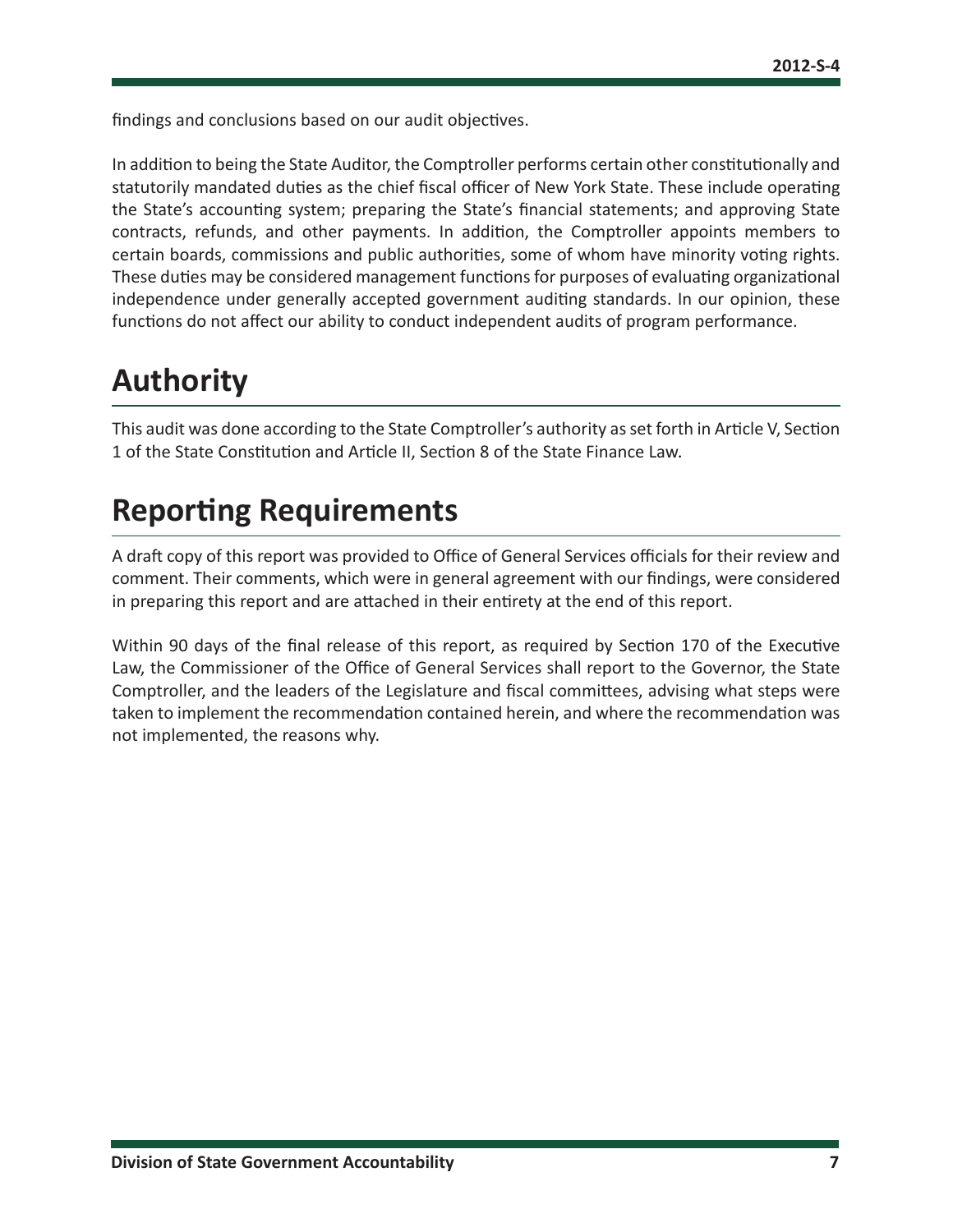## <span id="page-8-0"></span>**Contributors to This Report**

**John Buyce**, Audit Director **Walter Irving**, Audit Manager **Bob Mainello**, Audit Supervisor **Lynn Freeman**, Examiner-in-Charge **Scott Heid**, Examiner-in-Charge **Richard Podagrosi**, Examiner-in-Charge **Corey Harrell**, Supervising Information Technology Specialist **Thierry Demoly**, Staff Examiner **Michele Krill**, Staff Examiner **Alphonso Boyd**, Information Technology Specialist **Jared Hoffman**, Information Technology Specialist **Sue Gold**, Report Editor

## **Division of State Government Accountability**

Andrew A. SanFilippo, Executive Deputy Comptroller 518-474-4593, [asanfilippo@osc.state.ny.us](mailto:asanfilippo%40osc.state.ny.us%0D?subject=)

Elliot Pagliaccio, Deputy Comptroller 518-473-3596, [epagliaccio@osc.state.ny.us](mailto:epagliaccio%40osc.state.ny.us?subject=)

Jerry Barber, Assistant Comptroller 518-473-0334, [jbarber@osc.state.ny.us](mailto:jbarber%40osc.state.ny.us?subject=)

## **Vision**

A team of accountability experts respected for providing information that decision makers value.

## **Mission**

To improve government operations by conducting independent audits, reviews and evaluations of New York State and New York City taxpayer financed programs.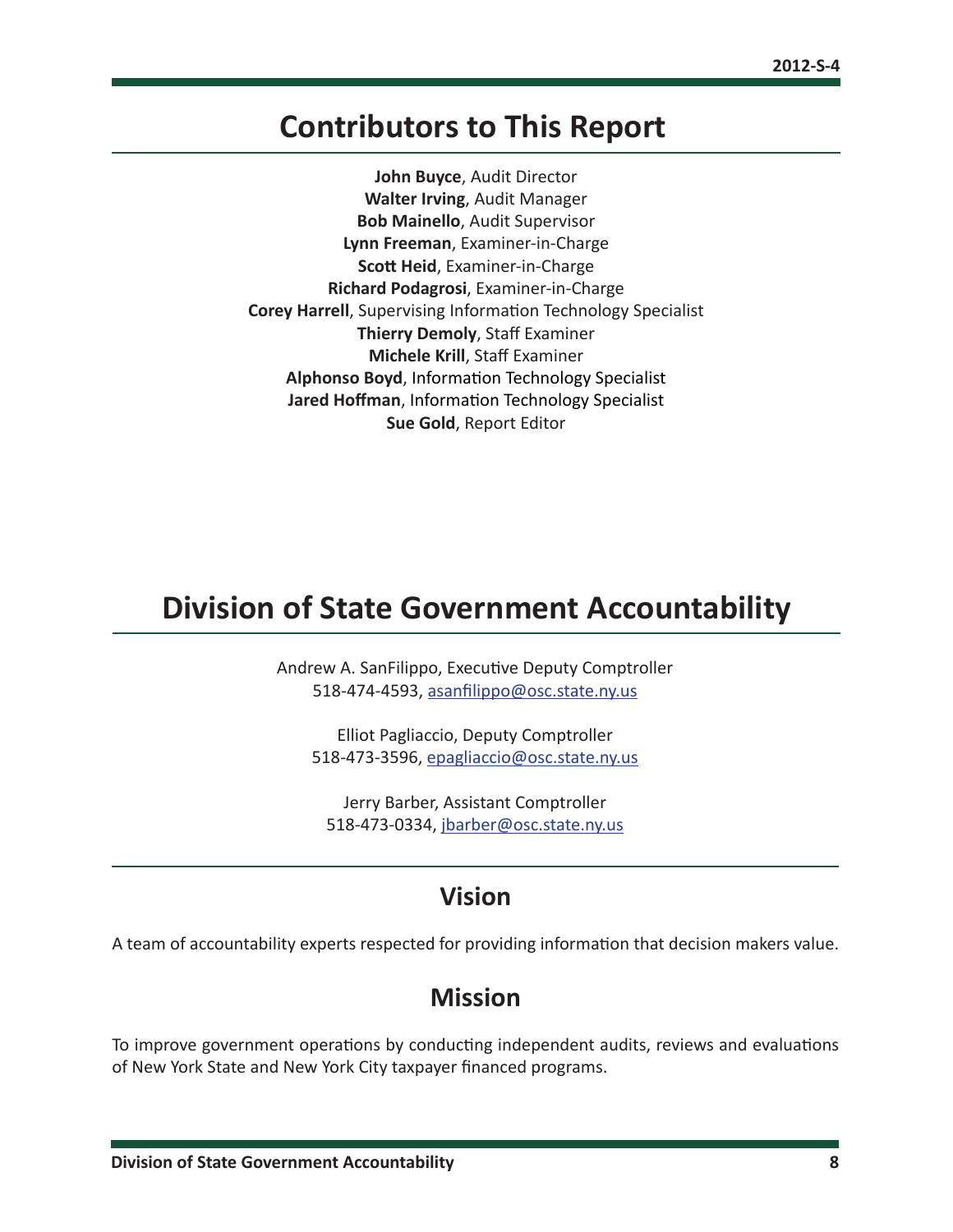**ROANN M. DESTITO** 

COMMISSIONER

## <span id="page-9-0"></span>**Agency Comments**



ANDREW M. CUOMO GOVERNOR

STATE OF NEW YORK **EXECUTIVE DEPARTMENT** OFFICE OF GENERAL SERVICES MAYOR ERASTLIS CORNING 2ND TOWER THE GOVERNOR NELSON A. ROCKEFELLER EMPIRE STATE PLAZA ALBANY, NEW YORK 12242

November 7, 2012

Mr. John Buyce Audit Director Office of the State Comptroller 110 State Street, 11th Floor Albany, New York 12236

Dear Mr. Buyce:

This letter is a response to your Audit 2012-S-4 conveying the results of your audit of the Disposal of Electronic Devices. The Office of General Services (OGS) agrees that the breakdown in our process that allowed three computers with hard drives which had not been wiped clean of data to be released for sale is unacceptable. OGS believes that our process was adequately designed but human error resulted in the computers not being wiped. To address the issue presented in the preliminary audit. OGS immediately instituted a number of changes in the process through which devices must be subjected to prior to being surplussed. The recommendation in your final report has changed to require all hard drives be removed prior to sale to the public. Upon receiving this new recommendation, OGS began evaluating how to implement such a process and the impact it would have on the ability to reuse computers handled by our surplus property program. Our response is in two parts, the first outlining our actions related to the new recommendation and the remainder dealing with the process improvements put in place as a result of the preliminary audit.

The recommendation to remove and shred hard drives before selling computers will result in significant changes in our State Surplus Property Program. To assess whether to implement the recommendation, OGS sought input from the Department of Homeland Security and Emergency Services. They concur that physical destruction of hard drives is the most reliable means of preventing data from being released but acknowledged that there are secure methods of deleting files using software to overwrite drives with random characters but these are more prone to failure than physical destruction of the drive.

The highest priority in the surplus program is to place surplus equipment back into service with another agency or to donate computers to schools through the CREATE program. Removal and shredding the hard drive will lower the reuse potential of computers because the receiving agency would need to purchase new hard drives. Further it is our experience that many computers are damaged when hard drives are removed by agencies that currently remove hard drives. This would